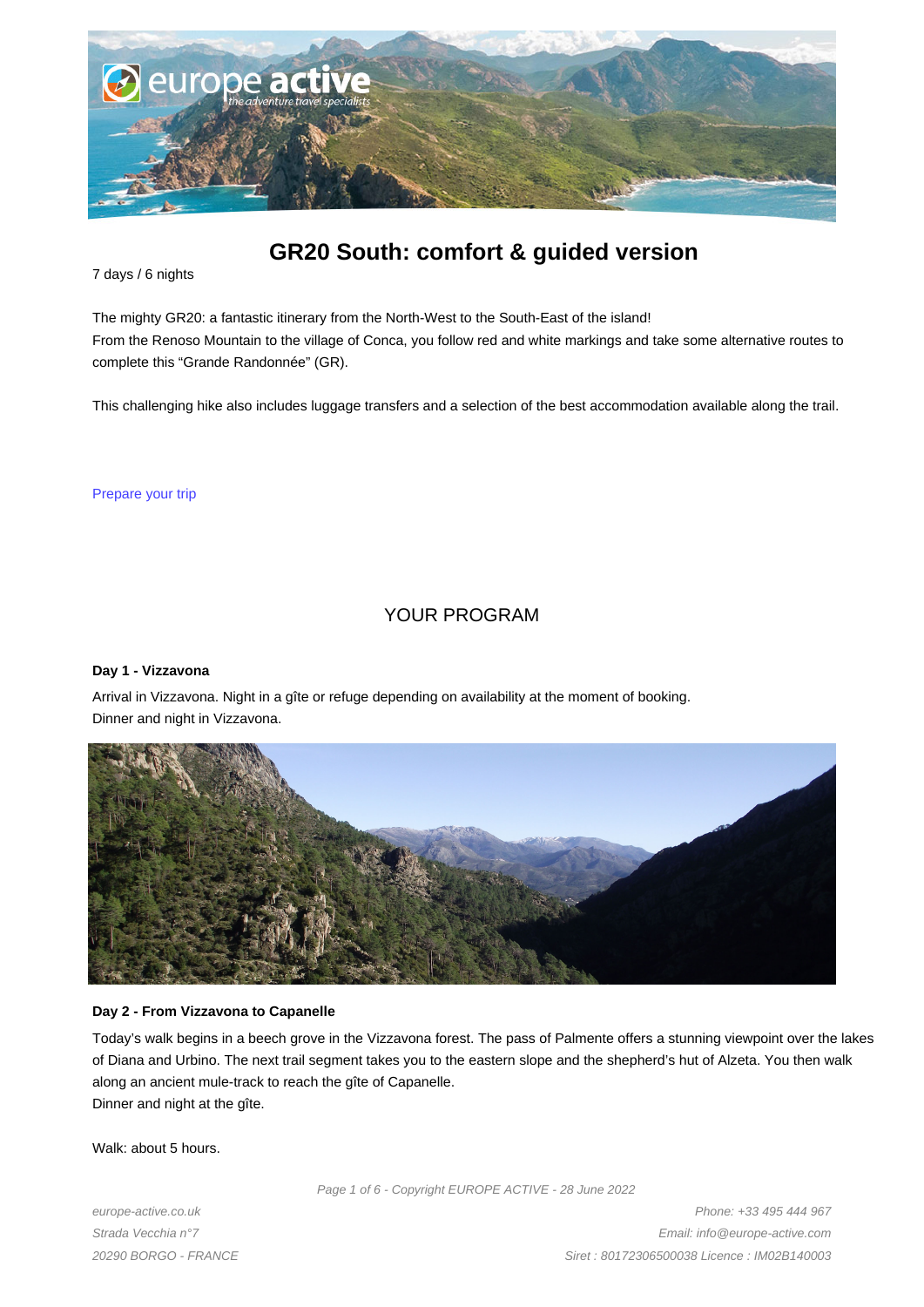

Altitude gain & loss: +1155m, -715m.

#### **Day 3 - From Capanelle to the Col de Verde**

From Capanelle, you make your way to the picturesque sheepfolds of Traghjete before trekking on towards the Plateau of Ghialgone. You then cross the footbridge of I Spiazzi and the forest of Marmano, before reaching the Col de Verde. Dinner and night at the gîte.

#### Walk: 5 hours.

Altitude gain & loss: +600m, -900m.

# **Day 4 - From the Col de Verde to Cozzano**

You climb up to the Bocca del Orro and walk through the plateau of Prato and its alpine fields. As you follow the crest line, the valley provides spectacular views of the Taravo and the Tyrrhenian Sea on the eastern slope. You then walk through the forest of St Antoine to reach the village of Cozzano.

Dinner and night at the gîte.

Walk: about 8hrs. Altitude gain & loss: +750m, -1300m.



#### **Day 5 - From Cozzano to Basseta**

Early morning departure. You climb the Bocca di l'Usciolu and walk along the mountain ridge with its dreamlike rocky landscape, sculpted by the wind. The path descends through an alder-tree forest, aged over a hundred years. The lush vegetation becomes more dense and exposed, and you soon reach the plateau of the Cuscione and the shepherd's hut of Basseta.

Dinner and night at the gîte.

Walk: about 6h30. Altitude gain & loss: +910m, -505m.

#### **Day 6 - From Basseta to Bavella**

The plateau of the Cuscione offers a gentler terrain with its green grazing lands and pozzines (a type of peat bogs). You then climb Mount Incudine (2000m high) and, from the Asinao Valley, the path descends to the spectacular granite peaks that are

Page 2 of 6 - Copyright EUROPE ACTIVE - 28 June 2022

europe-active.co.uk Strada Vecchia n°7 20290 BORGO - FRANCE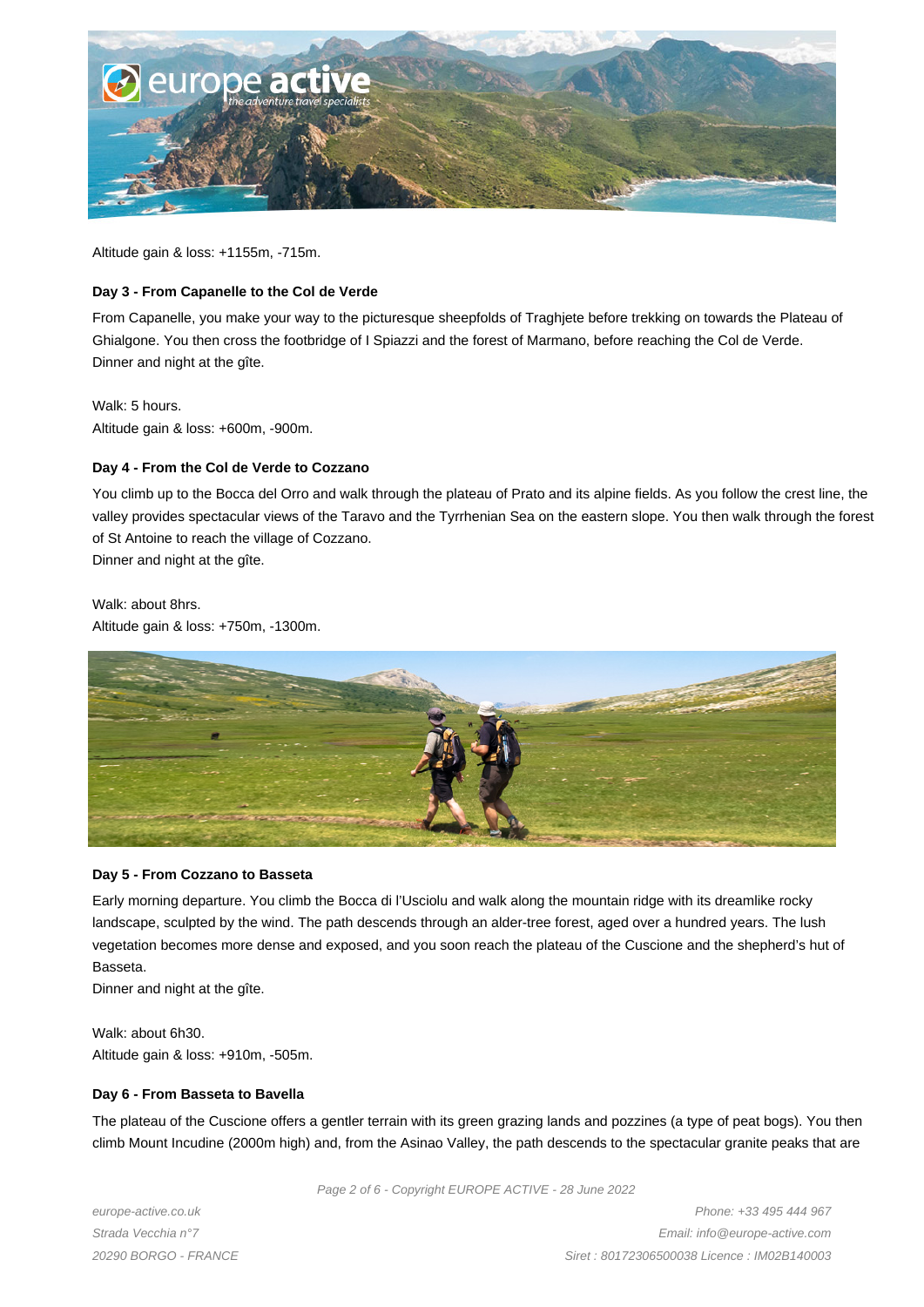

the famous Needles of Bavella.

Walk: about 9 hours. Altitude gain & loss: +982m, -1100m.

# **Day 7 - From Bavella to Conca: the last stage!**

The start of the day is outlined by an easy path in the forest in the southern massif of Bavella to the refuge of Paliri. You will then attack the descent, accompanied by the scented essences of the maquis. The end of this great adventure is approaching ... On your arrival in Conca, you will be able to pose proudly next to the sign marking the end of the GR20!

Food: B,L,D Accommodation: Gîte (double room available). Access to your main luggage. Walking: about 7 hours. Height gain: + 450m, –1400m

# **Day 8 - End of the trip**

End of services after breakfast. From Conca, you can easily take a shuttle to Porto Vecchio, then a bus to Bastia or Ajaccio. Contact us if you need a transfer.t.



# Additional information

**TARIFFS** Price from 855 euros per person.

**OPTIONS INCLUDED** Accommodation. Luggage transfers.

europe-active.co.uk Strada Vecchia n°7 20290 BORGO - FRANCE Page 3 of 6 - Copyright EUROPE ACTIVE - 28 June 2022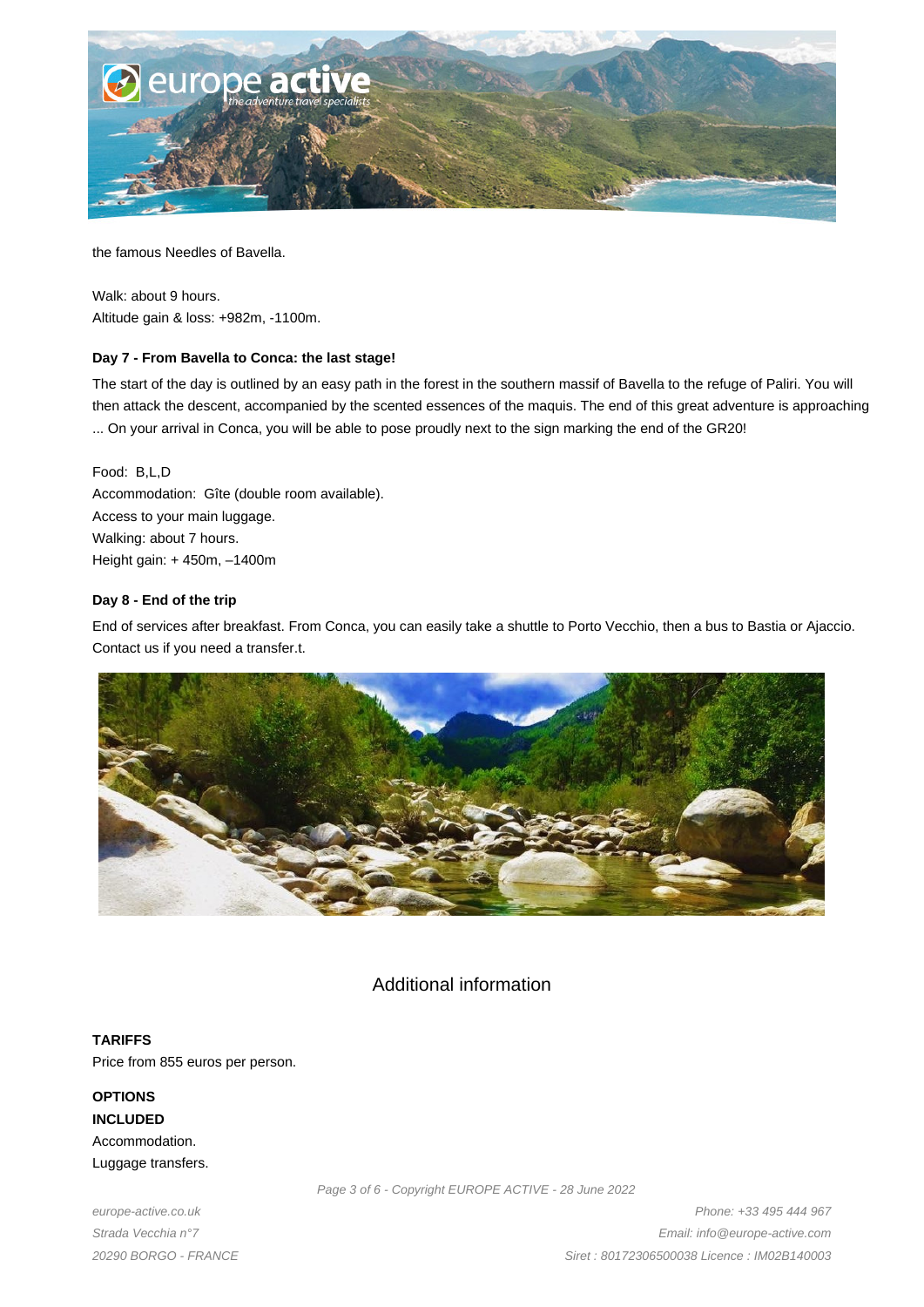

Dinners (7)

Breakfasts (7)

Picnics (6)

Experienced professional leader (our team endeavours to use local mountain guides with a good command of the English language, although there may be some rare occasions when the level of English is minimal. All guides will be there for your safety).

# **NOT INCLUDED**

Transfers to Vizzavona. Transfers from Conca. Transfers not included in the itinerary (including for example, due to bad weather or physical ailments). Entrance fees to tourist sites. Optional activities. Beverages. Holiday insurance.

# **LEVEL OF DIFFICULTY**

Terrain: well-marked paths but very technical terrain (rocky and uneven). You need to be sure-footed and have plenty of relevant mountain experience.

Walking: from 4h30 to 9 hours.

# **CARRYING**

Luggage transfers are included in your trip. You only need to take your personal belongings with you during the walk (picnic lunch, water, camera etc.).

# **ACCOMMODATION**

Gîtes d'étape (dormitories for 5-6 people with shared bathrooms).

Please be aware that facilities will be basic and normally on a shared basis (except in hotels). Hot showers should be available at each accommodation, but water may be limited due to high demand.

Double bedroom accommodation:

Nights in rooms of two are available on this particular trip, depending on availability.

Single accommodation:

Nights in single bedrooms are not available on this particular trip.

Extra accommodation:

If you require additional nights before the start of your trip or after the end of your trip, then our team can book this for you (subject to availability). Please notify us (on your booking form or by email) at the time of your booking. Payment for extra accommodation should be made to us one month before the start of your trip.

# **SIZE OF GROUP**

From 6 people.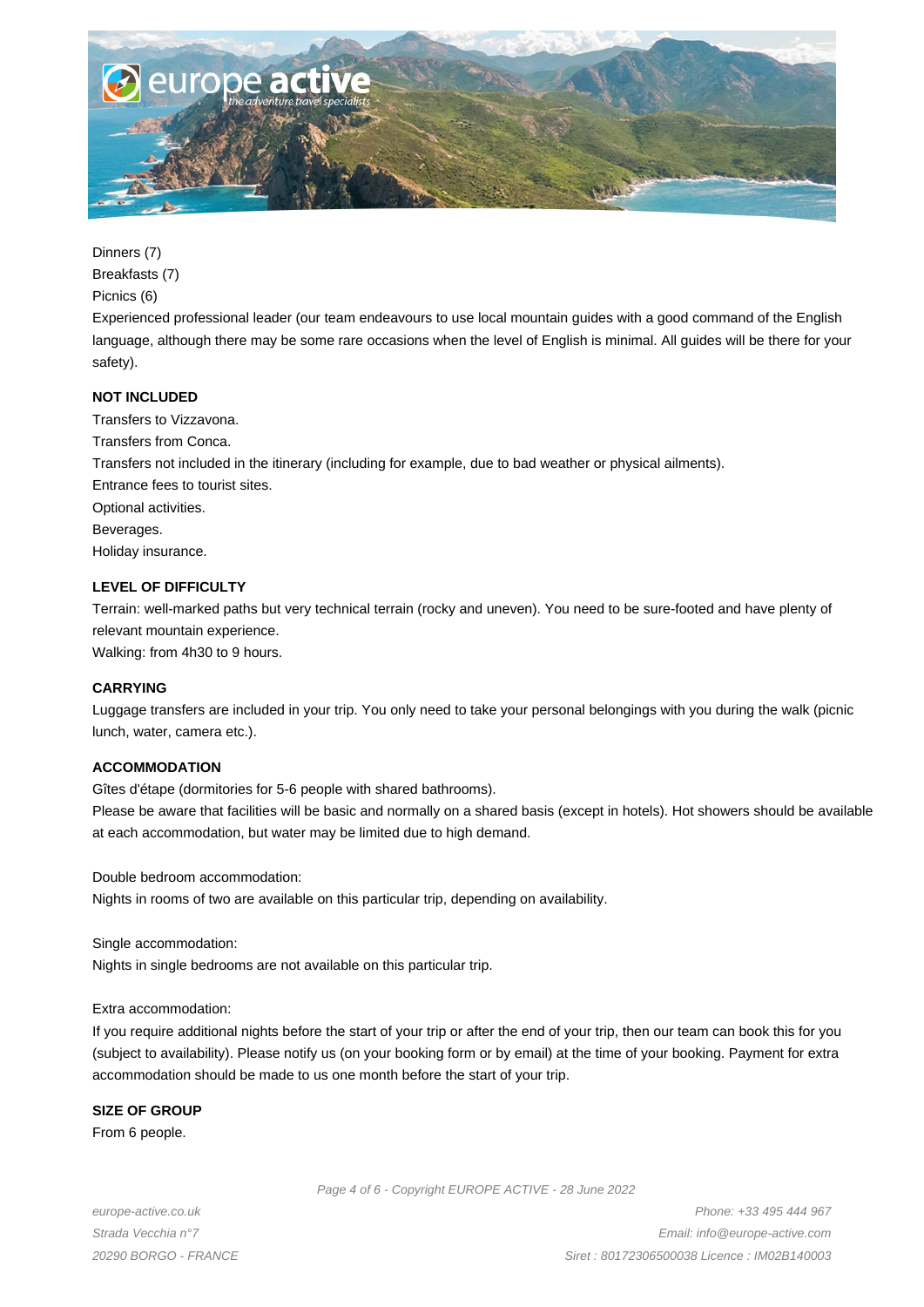

#### **DEPARTURE**

Vizzavona.

#### **DISPERSION**

Conca.

#### **EQUIPMENT TO TAKE**

- • A good pair of walking boots (ones that you have used before), with ankle support and non-slip soles.
- • Good quality walking socks
- • A comfortable rucksack (either for all of your kit or as a day sack) with plenty of plastic bags to keep your kit dry.
- If you are having your luggage transferred, please make sure that you have only one bag for the transfers, with a maximum weight of 15 kilos. It should be an easily transportable soft bag or with wheels.
- • T-shirt and shorts (depending upon the likely weather)
- • Light trekking trousers (not jeans)
- It is good to be able to 'layer' your clothes with several light tops (for protection against cold, wind or sun)
- A warm sweater, polar or fleece. Beanie, gloves.
- • Waterproofs such as an anorak (Gore-tex or micro pore for example) or poncho.
- A bathing suit and towel

• Sandals or flip flops for beaches, river wading, or for wearing in the evening (it's important to be able to rest your feet from your walking boots)

- Sun cream plus sunglasses and a hat or cap
- • A change of clothes

• For the picnics, you will need a small Tupperware box (for stews or salads), a plastic mug, a knife and fork. A Swiss Army knife or a pen knife is optional but can be very useful.

- • Walking poles can be very useful to take the weight off the knees and to steady yourself on uneven terrain.
- • A water bottle (at least one). It is preferable that you should be able to carry at least 2 litres of water at any one time.
- • Camera and film, or batteries and memory cards for digital ones.
- A light torch (with spare battery)

• A small first aid kit possibly including: Rehydration salts to combat dehydration or fatigue, something for cuts, sprains,

blisters, breaks, burns, stings, and pain relief. Please remember any personal medication that you may need.

• Wash bag, including: toothbrush, toothpaste, towel, toilet paper. Preferably a biodegradable soap for washing fruit, washing yourself and for washing clothes (it is possible to buy a multi-purpose biodegradable soap). Earplugs can also be useful if you are sleeping in dormitories.

• Money – make sure you have enough cash on you for your trek (in Euros), as it is unlikely that you will be able to use a card or withdraw money if you are in the mountains.

• Maps – IGN maps of a scale and quality that allow you to see the route clearly. If you are on a self-guided tour, you will more than likely be given copies of sections of maps. These should be clear enough to guide you along the route alongside the route notes, but we strongly recommend that you have the correct maps for the area of your walk. Please contact us if you need advice.

• A compass – but make sure you are able to read it before starting on your trek

• Mobile phone and charger (it may not always be possible to get a signal or to charge it, but it can be very helpful in many circumstances).

• Snacks (such as energy bars, dried fruit).

europe-active.co.uk Strada Vecchia n°7 20290 BORGO - FRANCE